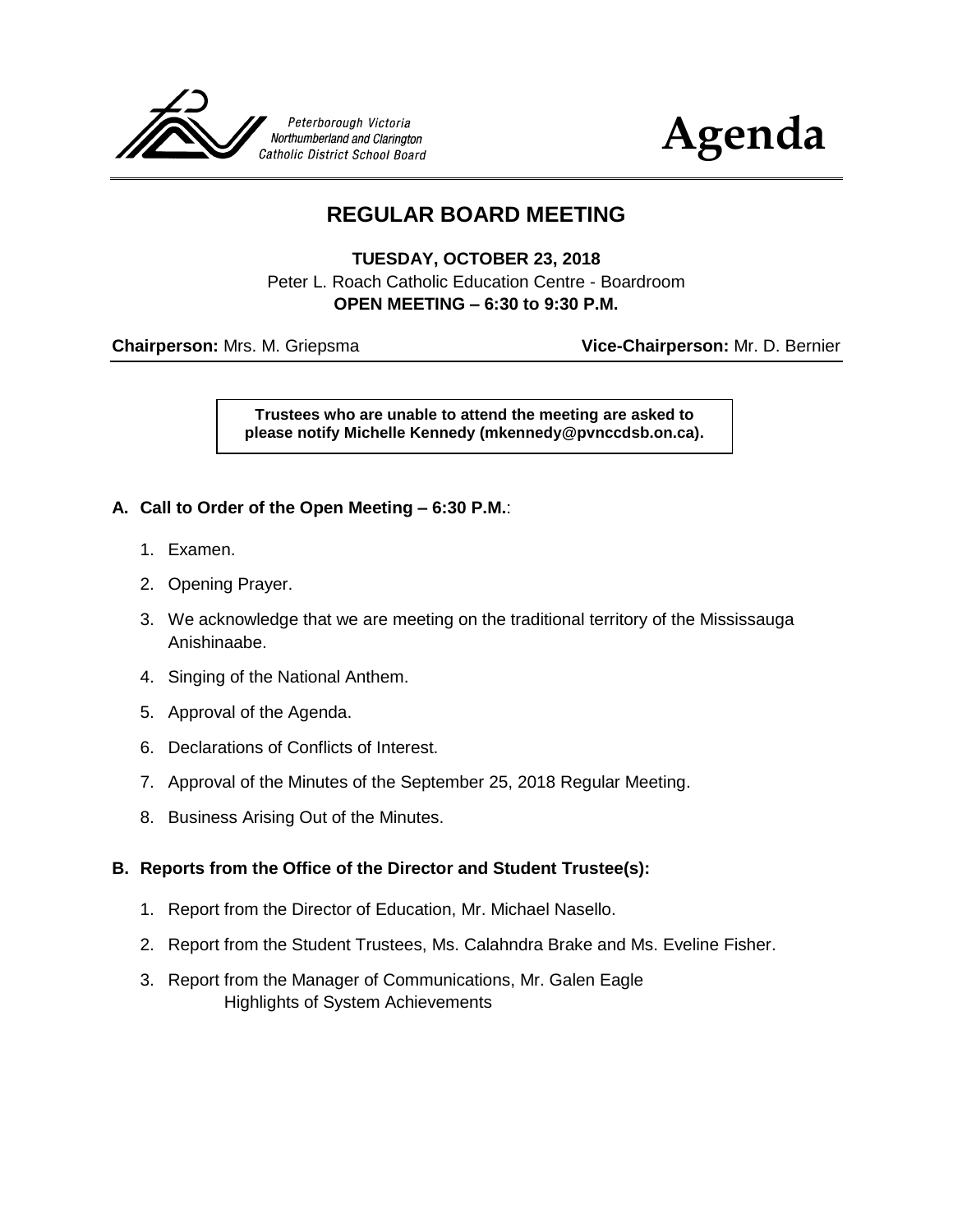# **C. Presentations**:

- 1. R.A.: Proposed St. Mary Catholic Secondary School, Cobourg, Girls Basketball Excursion to, University of Michigan, Ann Arbor, Michigan, USA, December 6-9, 2018. Mr. Rob Majdell, Principal, St. Mary Catholic Secondary School, Cobourg, Ms. Emily Tilemans, Teacher, St. Mary Catholic Secondary School, Cobourg
- 2. R.A.: Proposed St. Mary Catholic Secondary School, Cobourg, School Choir Excursion to Nashville, Tennessee, USA, March 29-April 2, 2019. Mr. Rob Majdell, Principal, St. Mary Catholic Secondary School, Cobourg, Ms. Tanya Earle, Teacher, St. Mary Catholic Secondary School, Cobourg
- 3. R.A.: Proposed St. Mary Catholic Secondary School, Cobourg, Boys' Rugby/Baseball Excursion to New York, USA, April 10-14, 2019. Mr. Rob Majdell, Principal, St. Mary Catholic Secondary School, Cobourg, Mr. Tim Moloney, Superintendent
- 4. Experience Canada Exchange to British Columbia, Holy Cross Catholic Secondary **School**

Ms. Sharon Lajoie, Learning Consultant, James Brake, Principal, Holy Cross Catholic Secondary School

- 5. Renewing the Promise and Board-wide Faith Day Mr. Michael Nasello, Director of Education
- 6. Strategic Priorities 2017-2018 and 2018-2019 Mr. Michael Nasello, Director of Education

# **D. Programs and Services**:

#### **E. Business, Finance and Governance**:

- 1. Ontario Catholic School Trustees' Association (OCSTA) Open Session Report. Mrs. Michelle Griepsma, Board Chairperson
- 2. R.A.: OCSTA Annual Fees Mr. Michael Nasello, Director of Education
- 3. Report from STSCO Governance Committee, Open Session, October 3, 2018. Mrs. Michelle Griepsma, Board Chairperson
- 4. R.A. Board By-Laws Mrs. Michelle Griepsma, Board Chairperson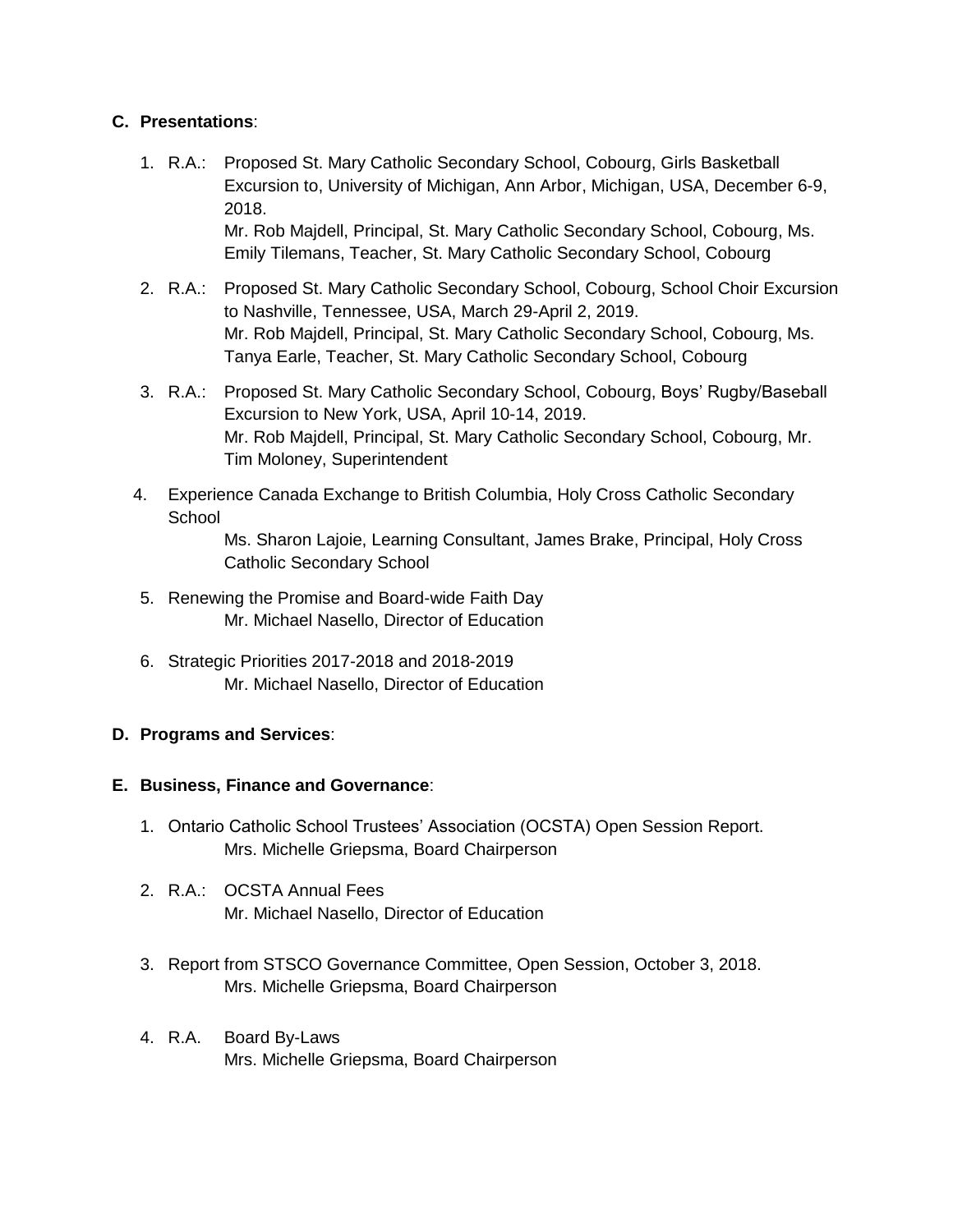5. R.A.: OAPCE Conference, November 24, 2018, Mississauga, ON. Mrs. Michelle Griepsma, Board Chairperson

#### **F. Human Resources**:

#### **G. Policy Development**:

1. R.A.: Recommended Actions from the Policy Committee Meeting, October 2, 2018 Mrs. Linda Ainsworth, Policy Committee Chairperson

# **H. Old Business**:

- **I. New Business**:
- **J. Bring Forward**:

#### **K. Information Items**:

- 1. Chairperson's Report: Mrs. Michelle Griepsma, Board Chairperson
- 2. Trustee Reports:
	- a. OCSTA Central Meeting Mrs. Linda Ainsworth, Trustee
- 3. Trustees' Committee Reports: (Past Approved and Draft Meeting Minutes shared on Google.)
	- a. Catholic Parent Engagement Committee, September 17, 2018.
	- b. First Nation, Métis, and Inuit Advisory Committee, September 18, 2018.
	- c. Special Education Advisory Committee, September 27, 2018.
	- d. Policy Committee Meeting, October 2, 2018.
	- e. Governance Committee Meeting, October 9, 2018.
	- f. Faith and Equity Advisory Committee, October 11, 2018.
	- g. Catholic Parent Engagement Committee, October 15, 2018.
- 4. Letter from Special Education Advisory Committee to Ministry of Education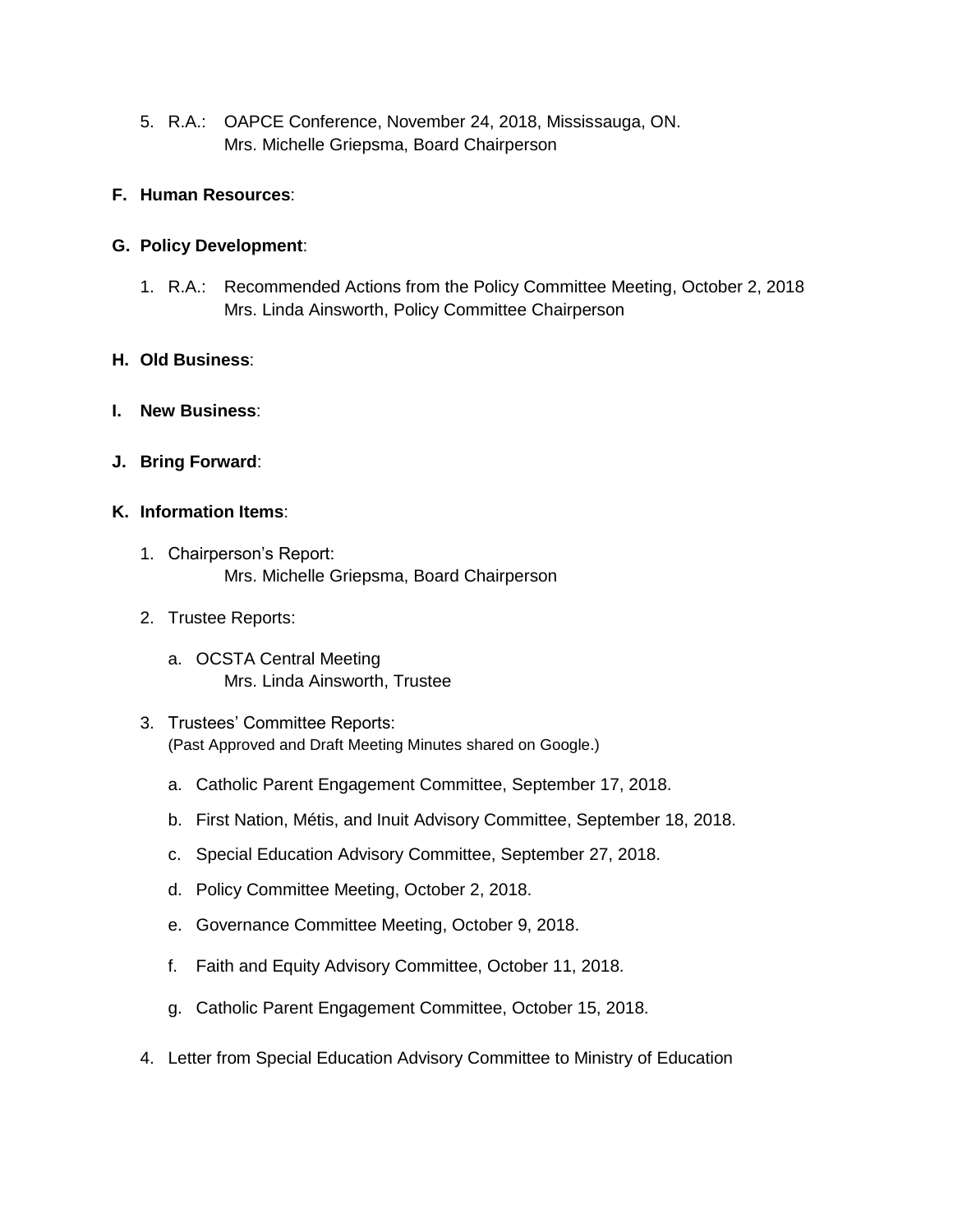#### **L. Future Meetings and Events:**

- 1. Board Standing Committee Meetings: (Listed in chronological order.)
	- a. Chairperson Committee Meeting, November 12, 2018, 4:30 p.m.
	- b. Governance Committee Meeting, November 12, 2018, 6:30 p.m.
	- c. Policy Development Meeting, November 20, 2018, 6:30 p.m.
	- d. Regular Board Meeting, November 27, 2018, 6:30 p.m. (In-camera Session, 6:00 p.m.)
	- e. Inaugural Board Meeting and Mass, December 4, 2018, 4:00 p.m. The Mount Community Centre, Peterborough.
- 2. Other Committee Meetings: (Listed in chronological order.)
	- a. Audit Committee, November 14, 2018, 6:30 p.m.
	- b. Special Education Advisory Committee, November 15, 2018, 6:30 p.m.
	- c. French as a Second Language Advisory Committee, November 21, 2018, 4:30 p.m.
	- d. Student Council Liaison Committee, November 27, 2018, 4:15 p.m.
	- e. First Nation, Métis, and Inuit Advisory Committee, December 11, 2018, 6:30 p.m.
	- f. STSCO Governance Committee Meeting, January 8, 2019, 3:00 p.m.
	- g. Faith and Equity Committee Advisory Meeting, January 24, 2019, 6:30 p.m.
	- h. Catholic Parent Engagement Committee Meeting, February 4, 2019, 6:30 p.m.
	- i. Accessibility for All Committee, February 7, 2019, 1:15 p.m.
	- j. Supervised Alternative Learning Meeting TBA
- 3. Board Events:
	- a. CEFO, Father Patrick Fogarty Student Awards Dinner, Toronto, October 27, 2018, 6:00 p.m.
	- b. PVNC Board Retirement Dinner, Peterborough Golf and Country Club, November 2, 2018, 5:30 p.m.
	- c. Catholic Parent Engagement Committee and Catholic School Council General Assembly, Catholic Education Centre, November 7, 2018, 6:30 p.m.
	- d. PVNC Mass for Deceased PVNC Community Members, St. Peter-in-Chains Cathedral, Peterborough, November 15, 2018, 4:00 p.m.